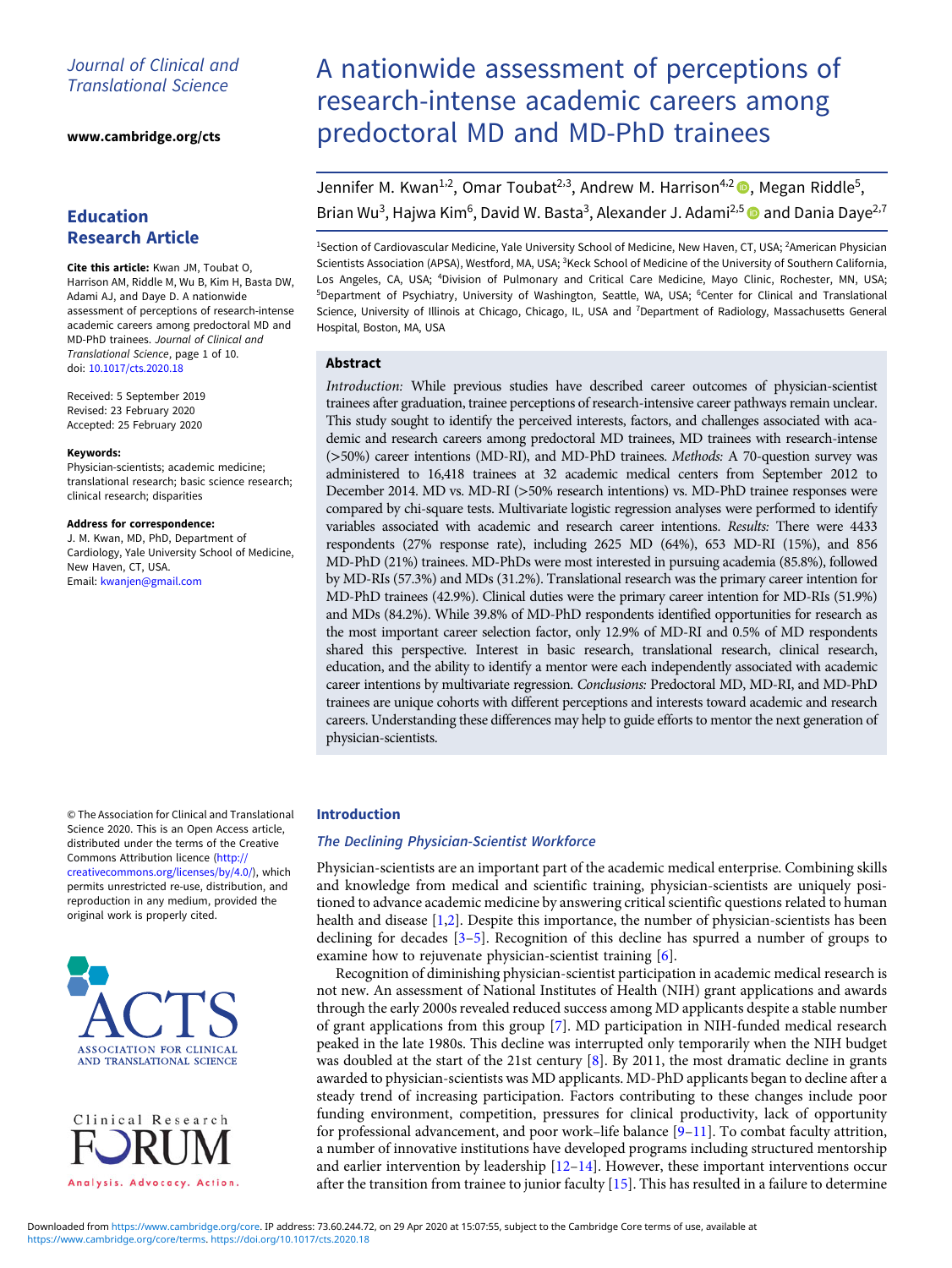and address factors influencing attrition prior to attaining a faculty position. Understanding the earliest stages of training is one approach to combat this decline in physician-scientists.

#### Trainee Career Choices Beyond a Dual-Degree

Training pathways and career choices pursued prior to attaining a first faculty position have been investigated. Outcomes of MD-PhD training programs have been examined retrospectively by several groups to determine the trajectories of trainee careers [[16,17](#page-8-0)]. An important and encouraging result of these studies is the high proportion of physician-scientists, including MSTP trainees, who choose to remain in academic medicine. However, these studies often do not examine how or why trainees seek and obtain faculty positions.

## The Need for Further Investigation

Several recent studies have described the career trajectories and outcomes of MD-PhD program graduates [[18](#page-8-0)–[22](#page-8-0)]. However, there is less information on the attitudes, perceived obstacles, and career perspectives of current trainees. Much of the existing literature on trainee perspectives has been limited by focusing only on MD-PhD trainee cohorts at individual institutions [\[23](#page-8-0)–[25](#page-9-0)]. Single-degree investigators are a significant and largely understudied proportion of the physician-scientist workforce; thus, an assessment of this trainee population is a necessity.

To this end, the central objective of the present study was to examine the factors associated with academic and research career interests in a nationally representative cohort of single- and dual-degree predoctoral physician-scientist trainees. This objective was pursued using a previously validated survey employed in a pilot study of a similar trainee population [[26](#page-9-0)]. We hypothesized that MD, DO, and MD/DO-PhDs are unique cohorts with different perceptions and interests toward academic and research careers.

#### Methods

#### Study Design

This study was reviewed and exempted by the Institutional Review Boards at the University of Illinois at Chicago and University of Pennsylvania.

In this analysis, MD refers to both MD and DO trainees. MD-RI refers to both MD and DO trainees with research-intense career plans. MD-RI status was defined by a self-reported career interest of at least 50% research and was not intended to identify trainees enrolled in formal research pathway programs or curricula. This minimum research interest was selected because 50% is often the contractual maximum research to clinical ratio for surgeonscientists [[27\]](#page-9-0). MD-PhD refers to both MD-PhD and DO-PhD trainees.

#### Data Collection

A 70-item survey (Supplementary information) was designed with feedback from a survey design team at the University of Illinois at Chicago, as well as lessons learned from a pilot study using this survey at a group of representative American medical schools [[26\]](#page-9-0). This survey is a validated instrument with internal reliability to assess factors deemed important by trainees for their future careers and anticipated career challenges. The survey was sent to 32 nationally representative institutions via representatives

of the American Physician Scientists Association (APSA) and the American Medical Women's Association. Survey response variables, including answer choices for career intentions, career sector, types of research (basic vs. translational vs. clinical), and obstacles, were not defined for the respondents and were, therefore, left to their interpretation.

Data were collected using an online survey tool (SurveyMonkey, San Mateo, CA). The survey was sent in September 2012 via email to all MD and MD-PhD trainees at these universities through trainee list serves and institutional representatives of APSA. One osteopathic medical school with DO and DO-PhD trainees was included in this study. Data collection ended in December 2014. Participants had the option to enter an institutional email address for a randomly selected \$50 Amazon gift certificate. Email addresses were kept separate from survey responses to maintain anonymity of responses.

#### Statistical Analysis

Survey results were analyzed to identify significant differences in perceptions of factors influencing career interests between MD, MD-RI, and MD-PhD trainees. Chi-squared tests were used to measure associations between categorical variables. When data violated minimum expected cell counts, Fisher's exact test was performed. Logistic regression was used to identify factors associated with the intention to pursue academic and research careers. All tests were performed using SPSS and were two-sided with  $p < 0.05$  considered statistically significant.

#### Results

#### **Demographics**

There were 4433 respondents to the survey, yielding a 27% response rate. Demographic characteristics of respondents segregated by MD, MD-RI, and MD-PhD training status are summarized in Table [1.](#page-2-0) Overall, there were significantly more female than male respondents (56.3% female). However, there were significantly fewer female than male MD-PhD respondents (47.6%). Although trainees from each stage of medical and graduate training were represented, first-year medical students comprised the largest contingent of respondents (28.2%).

#### Sector and Career Intentions

Table [2](#page-3-0) displays the responses for career sectors and career intentions stratified by MD, MD-RI, and MD-PhD training status. Academia was the predominant intended career sector selected by MD-PhD trainees (85.8%). While the majority of MD-RI trainees were also interested in academic careers (57.3%), a greater proportion of MD-RIs than MD-PhDs selected private practice (17.6%) and hospitalist (12.8%) sectors. MD respondents expressed the greatest interest in private practice (36.2%) followed closely by academia (31.2%) and hospitalist (23.3%) careers. Career intentions were consistent with career sector interests. Most MD-PhD respondents indicated career intentions of basic research (22.6%), translational research (42.9%), and clinical duties (18.6%). A majority of MD-RI respondents were interested in clinical duties (51.9%), followed by clinical (14.5%) and translational research (10.7%). MD respondents were most interested in clinical duties (84.2%) followed by education (6.1%), clinical research (2.6%), and advocacy (2.6%)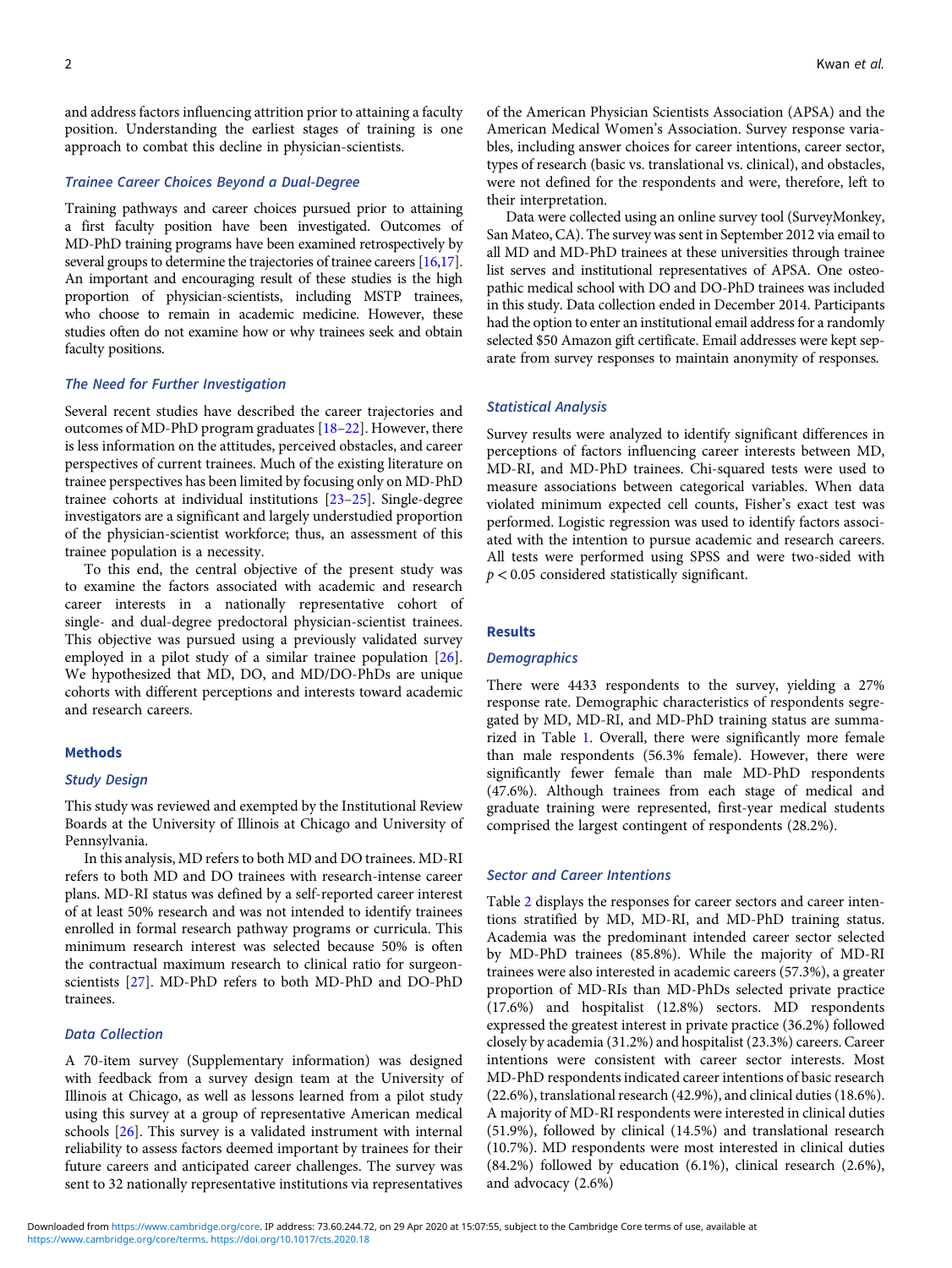## <span id="page-2-0"></span>Table 1. Demographic characteristics of respondents by MD, MD-RI, and MD-PhD

| Demographic                           | Total, $n$ $(\%)$ | MD-PhD, $n$ (%) | MD-RI, $n$ (%) | MD, n (%)    | $p$ -value           |
|---------------------------------------|-------------------|-----------------|----------------|--------------|----------------------|
| Gender                                |                   |                 |                |              | < .0001              |
| Female                                | 2328 (56.3%)      | 394 (47.6%)     | 366 (56.1%)    | 1568 (59.7%) |                      |
| Male                                  | 1795 (43.4%)      | 459 (52.4%)     | 284 (43.5%)    | 1052 (40.1%) |                      |
| Other                                 | 11 (0.27%)        | $3(0.35\%)$     | $3(0.46\%)$    | 5(0.19%)     |                      |
| Total                                 | 4134 (100%)       | 856 (100%)      | 653 (100%)     | 2625 (100%)  |                      |
| Training stage                        |                   |                 |                |              | < .0001              |
| Medical school year 1                 | 1170 (28.2%)      | 159 (18.6%)     | 204 (31.1%)    | 807 (30.7%)  |                      |
| Medical school year 2                 | 1046 (25.2%)      | 131 (15.3%)     | 160 (24.4%)    | 755 (28.7%)  |                      |
| Medical school year 3                 | 680 (16.4%)       | 68 (7.94%)      | 116 (17.7%)    | 496 (18.8%)  |                      |
| Medical school year 4                 | 685 (16.5%)       | 84 (9.81%)      | 120 (18.3%)    | 481 (18.3%)  |                      |
| Graduate school year 1                | 133 (3.21%)       | 114 (13.3%)     | 5(0.76%)       | 14 (0.53%)   |                      |
| Graduate school year 2                | 103 (2.48%)       | 96 (11.2%)      | $4(0.61\%)$    | $3(0.11\%)$  |                      |
| Graduate school year 3                | 85 (2.05%)        | 80 (9.35%)      | 1(0.15%)       | $4(0.15\%)$  |                      |
| Graduate school year 4                | 88 (2.12%)        | 82 (9.58%)      | 1(0.15%)       | 5(0.19%)     |                      |
| Graduate school year 5 or more        | 35 (0.84%)        | 32 (3.74%)      | $2(0.30\%)$    | $1(0.04\%)$  |                      |
| Total                                 | 4145 (100%)       | 856 (100%)      | 656 (100%)     | 2633 (100%)  |                      |
| Race                                  |                   |                 |                |              | < .0001              |
| White                                 | 2862 (71.0%)      | 592 (71.5%)     | 374 (58.5%)    | 1896 (73.9%) |                      |
| <b>Black or African American</b>      | 167 (4.14%)       | 30 (3.62%)      | 35 (5.48%)     | 102 (3.98%)  |                      |
| American Indian or Alaska Native      | 10 (0.25%)        | $1(0.12\%)$     | $0(-)$         | $9(0.35\%)$  |                      |
| Asian or Pacific Islander             | 427 (10.6%)       | 101 (12.2%)     | 89 (13.9%)     | 237 (9.24%)  |                      |
| Multiracial or other                  | 567 (14.1%)       | 104 (12.6%)     | 141 (22.1%)    | 322 (12.6%)  |                      |
| Total                                 | 4033 (100%)       | 828 (100%)      | 182 (100%)     | 638 (100%)   |                      |
| Ethnicity                             |                   |                 |                |              | 0.0075               |
| Hispanic                              | 242 (5.88%)       | 45 (5.29%)      | 56 (8.51%)     | 141 (5.41%)  |                      |
| Not Hispanic                          | 3871 (94.1%)      | 805 (94.7%)     | 602 (91.5%)    | 2464 (94.6%) |                      |
| Total                                 | 4113 (100%)       | 850 (100%)      | 658 (100%)     | 2605 (100%)  |                      |
| Marital status                        |                   |                 |                |              | < .0001              |
| Is married/partnered                  | 1055 (26.1%)      | 276 (32.8%)     | 129 (19.6%)    | 650 (25.6%)  |                      |
| Is not married/partnered              | 2987 (73.9%)      | 566 (67.2%)     | 529 (80.4%)    | 1892 (74.4%) |                      |
| Total                                 | 4042 (100%)       | 842 (100%)      | 658(100%)      | 2542 (100%)  |                      |
| Parental status                       |                   |                 |                |              | 0.0024               |
| Has a child/children                  | 231 (5.72%)       | 68 (8.08%)      | 28 (4.26%)     | 135 (5.31%)  |                      |
| Does not have a child/children        | 3810 (94.3 %)     | 774 (91.9%)     | 629 (95.7%)    | 2407 (94.7%) |                      |
| Total                                 | 4041 (100%)       | 842 (100%)      | 657 (100%)     | 2542 (100%)  |                      |
| How primarily paid for medical school |                   |                 |                |              |                      |
| MD-PhD or DO-PhD sponsored            | 751 (18.4%)       | 749 (88.2%)     | 1(0.15%)       | $1(0.04\%)$  | < .0001              |
| Scholarships                          | 384 (9.43%)       | 11 (1.30%)      | 93 (14.2%)     | 280 (10.9%)  | < .0001              |
| Grants                                | 75 (1.84%)        | 5 (0.59%)       | 12 (1.84%)     | 58 (2.26%)   | < .0001              |
| Loans                                 | 2132 (52.4%)      | 62 (7.30%)      | 402 (61.6%)    | 1668 (64.9%) | < .0001              |
| National service                      | 50 (1.23%)        | $2(0.24\%)$     | 8(1.23%)       | 40 (1.56%)   | < .0001 <sup>a</sup> |
| Personal savings                      | 46 (1.13%)        | $2(0.24\%)$     | 13 (1.99%)     | 31 (1.21%)   | < .0001              |
| Family/partner support                | 625 (15.35%)      | 17 (2.00%)      | 120 (18.4%)    | 488 (19.0%)  | < .0001              |
| Work                                  | 6(0.15%)          | $1(0.12\%)$     | $3(0.4\%)$     | $2(0.08\%)$  | < .0001              |
| Other                                 | $3(0.07\%)$       | $0 (-)$         | 1(0.15%)       | $2(0.08\%)$  | < .0001              |
|                                       |                   |                 |                |              |                      |

<sup>a</sup>Fisher's exact calculated due to minimum cell count violations.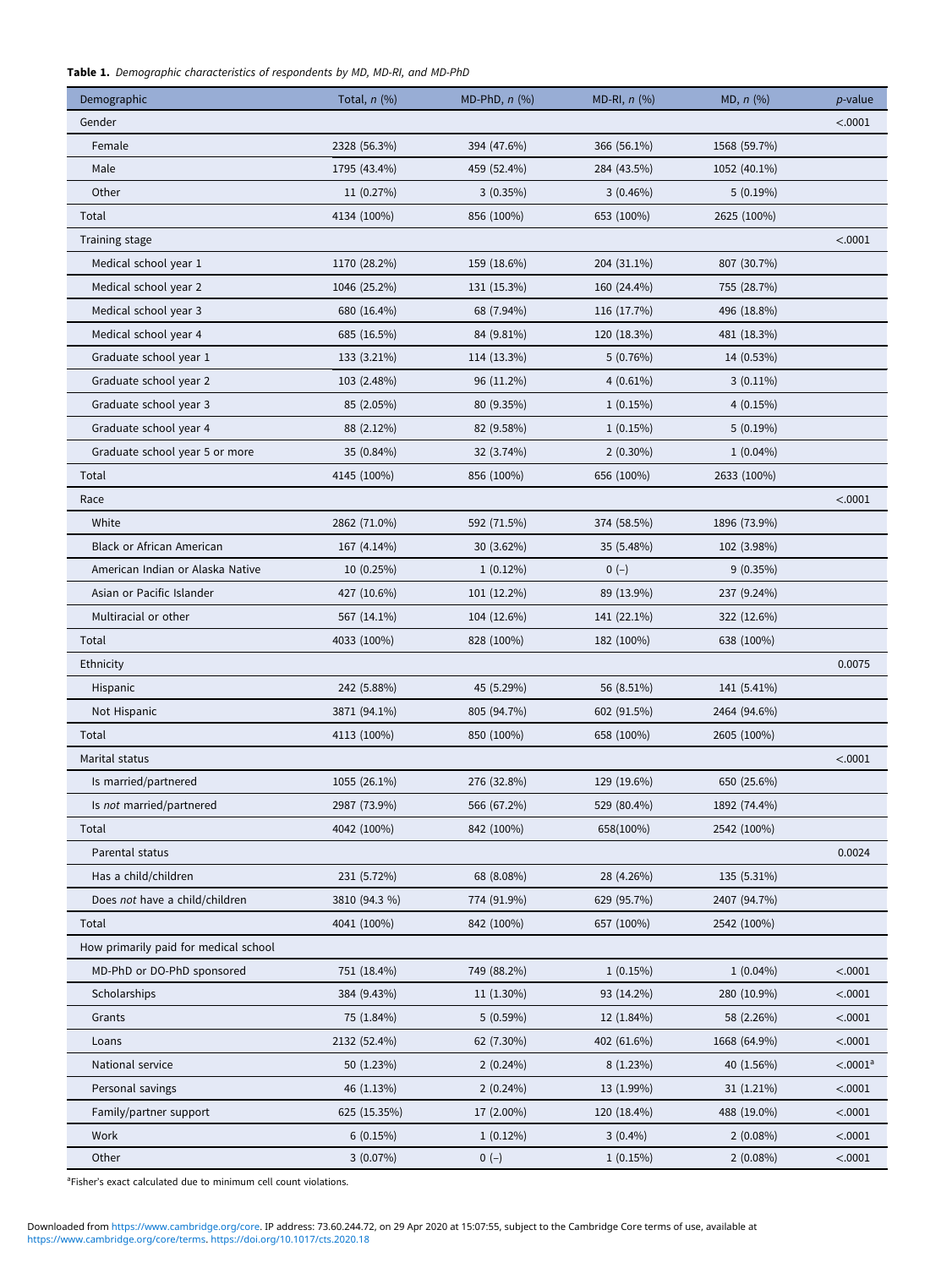#### <span id="page-3-0"></span>Table 2. Career plans and intentions by MD, MD-RI, and MD-PhD

|                          | Total, $n$ $(\%)$ | MD-PhD, $n$ (%) | MD-RI, $n$ $(\%)$ | MD, n (%)     | $p$ -value |
|--------------------------|-------------------|-----------------|-------------------|---------------|------------|
| Sector                   |                   |                 |                   |               |            |
| Academia                 | 1853 (47.01%)     | 711 (85.77%)    | 375 (57.34%)      | 767 (31.19%)  | < .001     |
| Private practice         | 1038 (26.33%)     | 32 (3.86%)      | 115 (17.58%)      | 891 (36.23%)  | < .001     |
| Consulting               | 75 (1.90%)        | 16 (1.93%)      | 18 (2.75%)        | 41 (1.67%)    | < .001     |
| Industry                 | 68 (1.73%)        | 19 (2.29%)      | 20 (3.06%)        | 29 (1.18%)    | < .001     |
| Government               | 100 (2.54%)       | 12 (1.45%)      | 20 (3.06%)        | 68 (2.77%)    | < .001     |
| Hospitalist              | 689 (17.48%)      | 33 (3.98%)      | 84 (12.84%)       | 572 (23.26%)  | < .001     |
| Career intention         |                   |                 |                   |               |            |
| Clinical duties          | 2564 (65.06%)     | 154 (18.64%)    | 340 (51.91%)      | 2070 (84.15%) | < .001     |
| Education                | 227 (5.76%)       | 25 (3.03%)      | 53 (8.09%)        | 149 (6.06%)   | < .001     |
| Clinical research        | 205 (5.20%)       | 47 (5.69%)      | 95 (14.50%)       | 63 (2.56%)    | < .001     |
| Translational research   | 444 (11.27%)      | 354 (42.86%)    | 70 (10.69%)       | 20 (0.81%)    | < .001     |
| Basic research           | 206 (5.23%)       | 187 (22.64%)    | 17 (2.60%)        | $2(0.08\%)$   | < .001     |
| Therapeutics/diagnostics | 71 (1.80%)        | 32 (3.87%)      | 12 (1.83%)        | 27 (1.10%)    | < .001     |
| Advocacy                 | 93 (2.36%)        | $5(0.61\%)$     | 25 (3.82%)        | 63 (2.56%)    | < .001     |
| Administration           | 60 (1.52%)        | $3(0.36\%)$     | 23 (3.51%)        | 34 (1.38%)    | < .001     |

#### Table 3. Perceptions of career feasibility by MD, MD-RI, and MD-PhD

|                                                                                                                     | Total, $n$ $(\%)$ | MD-PhD, $n$ $(\%)$ | MD-RI, $n$ (%) | MD, n (%)    | $p$ -value |  |  |
|---------------------------------------------------------------------------------------------------------------------|-------------------|--------------------|----------------|--------------|------------|--|--|
| How feasible is a research-intense career in acute care medicine specialties (i.e. acute care, emergency medicine)? |                   |                    |                |              |            |  |  |
| Highly feasible                                                                                                     | 250 (6.33%)       | 65 (7.89%)         | 54 (8.39%)     | 131 (5.27%)  |            |  |  |
| Feasible                                                                                                            | 1259 (31.9%)      | 277 (33.6%)        | 221 (34.3%)    | 761 (30.6%)  |            |  |  |
| <b>Difficult</b>                                                                                                    | 1656 (41.9%)      | 317 (38.5%)        | 247 (38.4%)    | 1092 (44.0%) |            |  |  |
| Highly difficult                                                                                                    | 721 (18.2%)       | 157 (19.1%)        | 110 (17.1%)    | 454 (18.3%)  |            |  |  |
| Impossible                                                                                                          | 66 (1.67%)        | $8(0.97\%)$        | 12 (1.86%)     | 46 (1.85%)   |            |  |  |
| Total                                                                                                               | 3952 (100%)       | 824 (100%)         | 644 (100%)     | 2484 (100%)  |            |  |  |
| How feasible is a research-intense career in surgical specialties?                                                  |                   |                    |                |              |            |  |  |
| Highly feasible                                                                                                     | 256 (6.48%)       | 22 (2.67%)         | 58 (8.99%)     | 176 (7.09%)  |            |  |  |
| Feasible                                                                                                            | 1191 (30.1%)      | 116 (14.1%)        | 222 (34.4%)    | 853 (34.3%)  |            |  |  |
| <b>Difficult</b>                                                                                                    | 1393 (35.3%)      | 299 (36.3%)        | 198 (30.7%)    | 896 (36.1%)  |            |  |  |
| Highly difficult                                                                                                    | 971 (24.6%)       | 333 (40.5%)        | 148 (23.0%)    | 490 (19.7%)  |            |  |  |
| Impossible                                                                                                          | 141 (3.57%)       | 53 (6.44%)         | 19 (2.95%)     | 69 (2.78%)   |            |  |  |
| Total                                                                                                               | 3952 (100%)       | 823 (100%)         | 645(100%)      | 2484 (100%)  |            |  |  |

## Research Career Feasibility in Acute Care or Surgical **Specialties**

Perceptions on the feasibility of research-intense careers (defined as >70% of time dedicated to research practice) in acute care medicine and surgical specialties were compared. A greater proportion of MD-PhD and MD-RI trainees viewed balancing a researchintense career with acute care specialties (i.e., critical care, emergency medicine) as highly feasible or feasible than MD trainees (Table 3). With respect to surgical specialties, MD-PhD trainees were less likely than MD-RI and MD trainees to view balancing research-intense careers with surgical specialties as highly feasible or feasible (Table 3).

## Specialty Intentions

MD-PhD and MD-RI trainees demonstrated similar specialty interests. MD-PhD respondents were most interested in pursuing internal medicine and related subspecialties (32.6%). This was followed by pediatrics (12.6%), neurology (10.2%), surgery and its subspecialties (9.7%), psychiatry (4.2%), and pathology (3.6%). MD-RI respondents were also most interested in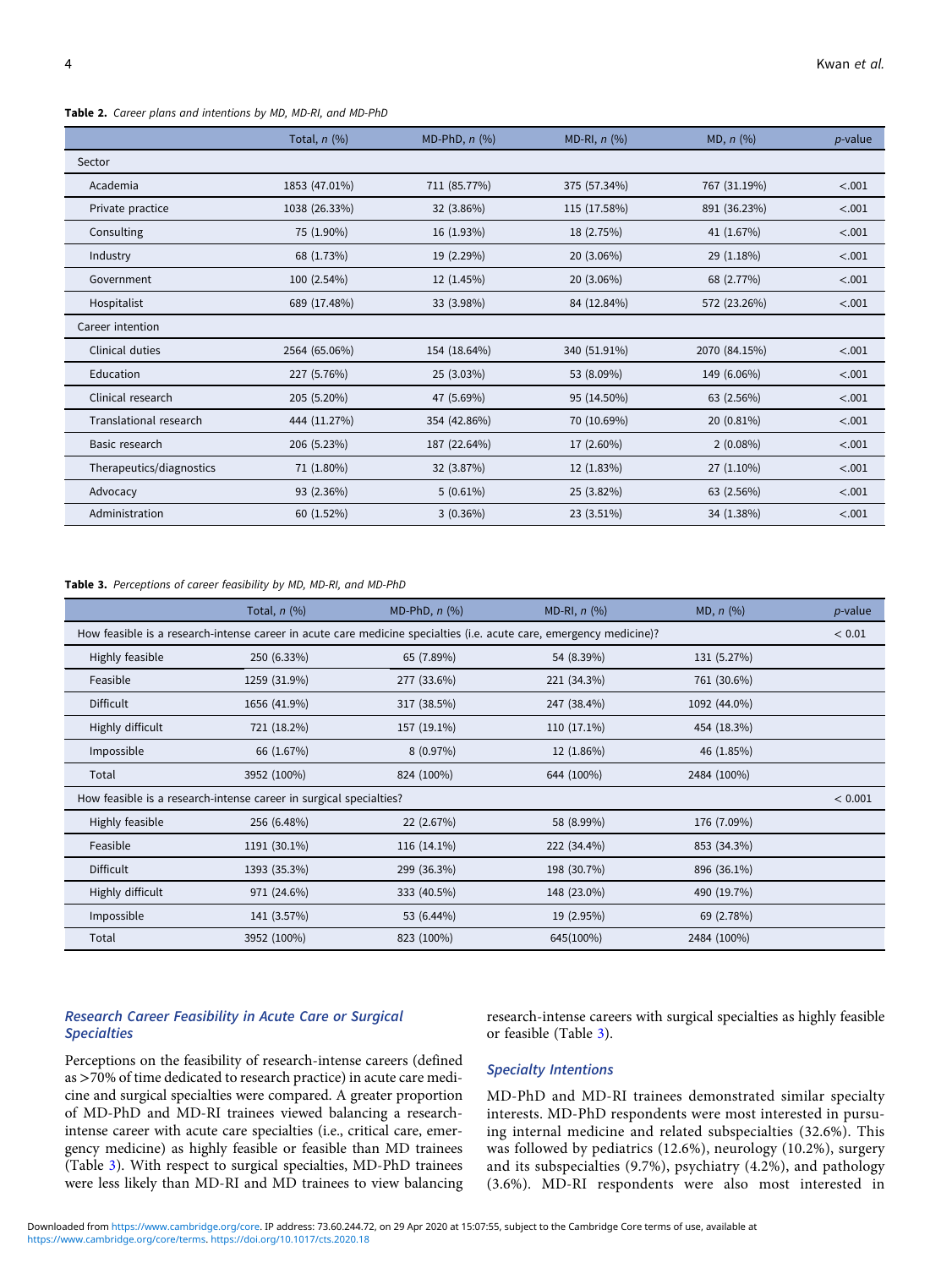|  |  | Table 4. Career selection factor by MD, MD-RI, and MD-PhD |  |  |  |  |  |
|--|--|-----------------------------------------------------------|--|--|--|--|--|
|--|--|-----------------------------------------------------------|--|--|--|--|--|

|                                                                             | Total, $n$ $(\%)$ | MD-PhD, $n$ $(\%)$ | MD-RI, $n$ $(\%)$ | MD, n (%)    | $p$ -value             |
|-----------------------------------------------------------------------------|-------------------|--------------------|-------------------|--------------|------------------------|
| Most important factors in career selection n (% of 3895 total) <sup>1</sup> |                   |                    |                   |              |                        |
| Ability to balance work and personal life                                   | 1407 (35.8%)      | 245 (29.5%)        | 233 (34.2%)       | 939 (38.3%)  | < .0001                |
| Opportunities for patient care                                              | 1329 (33.8%)      | 122 (14.7%)        | 164 (25.2%)       | 1043 (42.5%) | < .0001                |
| Financial security                                                          | 165 (4.19%)       | 29 (3.49%)         | 43 (6.60%)        | 93 (3.79%)   | < .0001                |
| Opportunities to teach                                                      | 101 (2.57%)       | 23 (2.77%)         | $9(2.91\%)$       | 59 (2.41%)   | < .0001                |
| Opportunities for research                                                  | 427 (10.9%)       | 331 (39.8%)        | 84 (12.9%)        | 12 (0.49%)   | < .0001                |
| Opportunities for community service                                         | 124 (3.15%)       | $7(0.84\%)$        | 19 (2.91%)        | 98 (4.00%)   | < .0001                |
| Opportunities for international work                                        | 113 (2.87%)       | 16 (1.93%)         | 32 (4.91%)        | 65 (2.65%)   | < .0001                |
| Autonomy                                                                    | 95 (2.41%)        | 32 (3.85%)         | 24 (3.68%)        | 39 (1.59%)   | < .0001                |
| Opportunities for student interactions                                      | 36 (0.91%)        | $2(0.24\%)$        | 11(1.69%)         | 23 (0.94%)   | < .0001                |
| Prestige                                                                    | 14 (0.36%)        | $0(-)$             | $5(0.77\%)$       | $9(0.37\%)$  | < .0001 <sup>a</sup>   |
| Opportunities for travel                                                    | 24 (0.61%)        | $5(0.60\%)$        | $4(0.61\%)$       | 15 (0.61%)   | < .0001 <sup>a</sup>   |
| Opportunities for local work                                                | 19 (0.48%)        | $2(0.24\%)$        | $5(0.77\%)$       | 12 (0.49%)   | < .0001 <sup>a</sup>   |
| Opportunities for national work                                             | 16 (0.41%)        | $3(0.36\%)$        | 8(1.23%)          | $5(0.20\%)$  | $< .0001$ <sup>a</sup> |

1 Respondents could select up to two choices; will not sum to 100%.

<sup>a</sup>Fisher's exact calculated due to minimum cell count violations.

pursuing internal medicine and related subspecialties (28.2%). This was followed by surgery and its subspecialties (16.4%), pediatrics (11.2%), emergency medicine (6.3%), neurology (4.57%), and psychiatry (4.3%). In contrast, MD respondents were most interested in surgery and its subspecialties (19.9%), followed by medicine and its subspecialties (19.4%), pediatrics (13.5%), emergency medicine (10.4%), family medicine (10.4%), and obstetrics and gynecology (5.5%). The remaining specialty selections for MD-PhD, MD-RI, and MD cohorts are listed in Supplementary Table [2](https://doi.org/10.1017/cts.2020.18).

## Factors Influencing Career Selection

Important factors in career selection were assessed. The top factor identified among all respondents was the ability to balance work and personal life (35.8%). The top three factors most frequently chosen among MD-PhD trainees were opportunities for research (39.8%), the ability to balance work and personal life (29.5%), and opportunities for patient care (14.7%). The top three factors for MD-RIs were opportunities to balance work and personal life (34.2%), opportunities for patient care (25.2%), and opportunities for research (12.9%). The top three factors for MDs were opportunities to balance work and personal life (39.3%), opportunities for patient care (42.5%), and financial security (3.79%). A greater proportion of MD-PhDs than MD-RIs indicated research as an important factor in choosing a career (Table 4).

Significant differences were also found in the perception of the importance of mentorship and ability to identify a mentor between MD-PhD, MD-RI, and MD trainees (Supplemental Table [3\)](https://doi.org/10.1017/cts.2020.18). MD-PhD respondents were significantly more likely to identify a mentor who helped them progress toward and/or achieve career goals (91.5%) than MD (70.6%) or MD-RI (79.4%) respondents  $(p < 0.001)$ , and MD-PhDs (59.2%) were also more likely to say mentorship was very important in their careers thus far vs. MD-RI (49%) vs. MD (36.5%)  $(p < 0.001)$ .

#### Obstacles and Responsibilities

We then evaluated the experienced and predicted obstacles identified by MD, MD-RI, and MD-PhD cohorts. Balancing family and work responsibilities was the top experienced obstacle for all three groups (MD 35.5% vs. MD-RI 38.1% vs. MD-PhD 34.8%). While MD-PhD (28.5%) and MD-RI (27.6%) respondents were next most likely to experience challenges balancing clinical, research, and education responsibilities, MD respondents selected loan repayment (20.0%) as their second most experienced obstacle. With respect to predicted obstacles, concerns regarding balancing family and work responsibilities were again the top choice in each of the three groups (MD 55.1% vs. MD-RI 46.5% vs. MD-PhD 35.7%). While loan repayment was the second most concerning predicted obstacle for MD (17.1%) and MD-RI trainees (16.1%), lack of opportunity/funding was chosen by MD-PhD trainees (27.2%). The remaining experienced and predicted obstacles are listed in Table [5.](#page-5-0)

Foreseeable non–work-related responsibilities during and after residency significantly differed between MD-PhD, MD-RI, and MD cohorts (Supplemental Table [4](https://doi.org/10.1017/cts.2020.18)). Although raising children was viewed as a major non–work-related responsibility for all trainees, a greater proportion of MD-PhD (77.1%) respondents identified this as an important factor during residency compared with MD-RI (59.3%) and MD (54.1%) respondents. Other responsibilities including taking care of elderly parents, being a caretaker, and providing financial support are listed in Supplementary Table [4.](https://doi.org/10.1017/cts.2020.18)

## Factors Associated with Career Intentions

Multivariate logistic regression analyses were performed to identify factors independently associated with academic and research career intentions. After controlling for other demographic and career factors, MD-PhD (OR 5.1, 95% CI 3.5–7.4) and MD-RI (OR 1.6, 95% CI 1.3–2.0) training status were each significantly associated with academic career intentions compared to MD status. In addition to trainee status, the ability to identify a mentor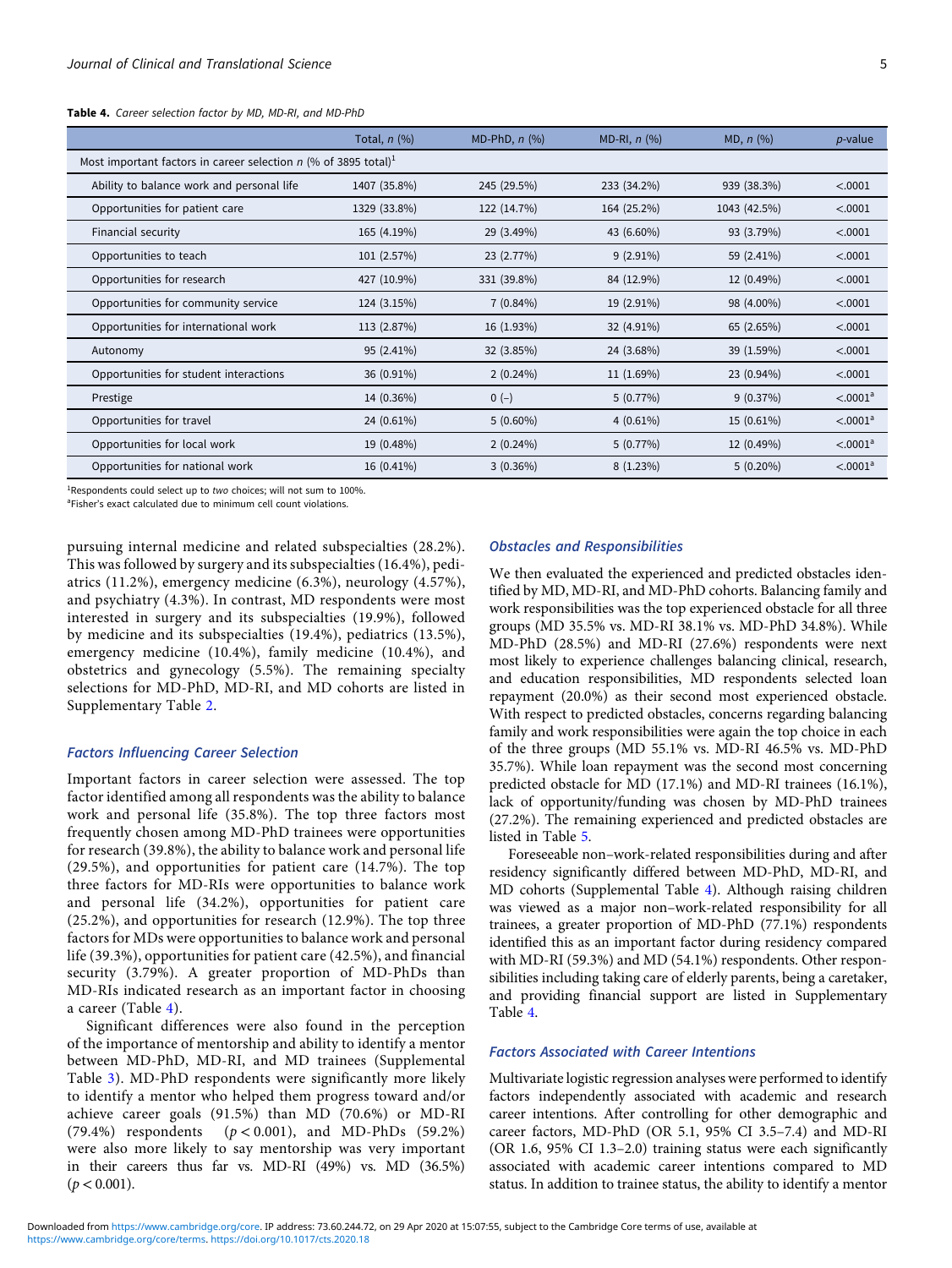<span id="page-5-0"></span>Table 5. Experienced and predicted obstacles by MD, MD-RI, and MD-PhD

|                                                            | Total, $n$ $(%)$ | MD-PhD, $n$ (%) | MD-RI, $n(%)$ | MD. n (%)    | $p$ -value           |
|------------------------------------------------------------|------------------|-----------------|---------------|--------------|----------------------|
| Experienced obstacles <sup>1</sup>                         |                  |                 |               |              |                      |
| Balancing family and work responsibilities                 | 1585 (35.8%)     | 300 (34.8%)     | 251 (38.1%)   | 1034 (35.5%) | > .05                |
| Balance clinical, research, and education responsibilities | 897 (20.2%)      | 246 (28.5%)     | 182 (27.6%)   | 469 (16.1%)  | < .0001              |
| Loan repayment                                             | 779 (17.6%)      | 48 (5.56%)      | 162 (24.6%)   | 569 (20.0%)  | < .0001              |
| Lack of opportunity/funding                                | 720 (16.2%)      | 157 (18.2%)     | 151 (22.9%)   | 412 (14.2%)  | < .0001              |
| Satisfactory professional development                      | 389 (8.78%)      | 103 (11.9%)     | 93 (14.1%)    | 193 (6.63%)  | < .0001              |
| Under-compensation                                         | 271 (6.11%)      | 82 (9.50%)      | 49 (7.44%)    | 140 (4.81%)  | < .0001              |
| Discrimination/biases (sex/ethnicity)                      | 289 (6.52%)      | 74 (8.57%)      | 47 (7.13%)    | 168 (5.77%)  | 0.0108               |
| Not finding position in desired location                   | 331 (7.47%)      | 85 (9.85%)      | 57 (8.65%)    | 189 (6.49%)  | < 0.01               |
| Sexual harassment                                          | 51 (1.15%)       | 13 (1.51%)      | 14 (2.12%)    | 24 (0.82%)   | 0.0102 <sup>a</sup>  |
| Malpractice/lawsuit                                        | 28 (0.63%)       | $1(0.12\%)$     | $4(0.61\%)$   | 23 (0.79%)   | 0.0894a              |
| Predicted obstacles n (% of 3918 total) <sup>1</sup>       |                  |                 |               |              |                      |
| Balancing family and work responsibilities                 | 1942 (49.6%)     | 295 (35.7%)     | 303 (46.5%)   | 1344 (55.1%) | < .0001              |
| Balance clinical, research, and education responsibilities | 351 (8.96%)      | 168 (20.3%)     | 68 (10.4%)    | 115 (4.71%)  | < .0001              |
| Not finding position in desired location                   | 362 (9.24%)      | 65 (7.87%)      | 62 (9.51%)    | 235 (9.63%)  | < .0001              |
| Loan repayment                                             | 537 (13.7%)      | 16 (1.94%)      | 105 (16.1%)   | 416 (17.1%)  | < .0001              |
| Under-compensation                                         | 141 (3.60%)      | 10 (1.21%)      | 20 (3.07%)    | 111 (4.55%)  | < .0001              |
| Lack of opportunity/funding                                | 333 (8.50%)      | 225 (27.2%)     | 48 (7.36%)    | 60 (2.46%)   | < .0001              |
| Malpractice/lawsuit                                        | 61 (1.56%)       | $2(0.24\%)$     | 14 (2.15%)    | 45 (1.84%)   | < .0001              |
| Satisfactory professional development                      | 101 (2.58%)      | 26 (3.15%)      | 18 (2.76%)    | 57 (2.34%)   | < .0001              |
| Discrimination/biases (sex/ethnicity)                      | 47 (1.20%)       | 10 (1.21%)      | 7(1.07%)      | 10 (1.23%)   | < .0001              |
| Sexual harassment                                          | $3(0.08\%)$      | $1(0.12\%)$     | $2(0.31\%)$   | $0(-)$       | < .0001 <sup>a</sup> |
|                                                            |                  |                 |               |              |                      |

<sup>1</sup>Respondents could select up to two choices; will not sum to 100%.

a Fisher's exact calculated due to minimum cell count violations.

was also significantly predictive of the intention to pursue an academic career (OR 1.6, 95% CI 1.3–1.9).

MD-PhD trainees were significantly more likely than MD-RI and MD trainees to intend careers in basic science and translational research even after controlling for other demographic, career, and specialty interests by multivariate regression (Supplementary Tables [6](https://doi.org/10.1017/cts.2020.18)–[7](https://doi.org/10.1017/cts.2020.18)). Clinical research intention was not significantly different between MD, MD-RI, and MD-PhD trainees in our models. Interestingly, while the ability to identify a mentor was associated with increased odds of translational (OR 1.4, 95% CI 1.0–1.8) and clinical research intentions (OR 1.5, 95% CI 1.2–1.9), it was not predictive of basic research career intention (OR 1.4, 95% CI 0.9–2.1) (Supplementary Tables [6](https://doi.org/10.1017/cts.2020.18)–[8\)](https://doi.org/10.1017/cts.2020.18).

## Research and Career Intention across Training Stages

Interest in academic careers was greater among respondents in later stages of medical school compared to earlier stages (MS1–2, 37.1% vs. MS3–4, 50.0%). This trend was also observed among graduate students (GS) (GS1-3, 81.7% vs. GS4+, 85.7%). There was a decline in hospitalist career interest in more senior medical students (MS1–2, 24.1% vs. MS3–4, 12.1%), and a similar decline was seen between early to late graduate students (GS1–3, 4.8% vs.  $GS4+$ , 2.5%). Interest in clinical duties remained similar across training stages. Interest in basic research increased with more senior graduate students  $(GS1-3, 18.7\% \text{ vs. } GS4+, 23.9)$ 

and dropped between MS1 (2 4%) and MS3 (4 2.2%) years. Clinical research interest was similar between MS1–2 (4.7%) and MS3–4 (4.6%). A summary of other responses, including intended research effort, segregated by training stage is included in Table [6.](#page-6-0)

## Discussion

The objective of this study was to examine the factors associated with academic and research career interests in a nationally representative cohort of predoctoral physician-scientist trainees. Using a previously validated pilot survey, we evaluated current trainee career intentions and perceived obstacles to those intentions. Our results demonstrate that significant differences exist between MD trainees, MD trainees with research-intense career intentions (MD-RI), and MD-PhD trainees. Given the long-standing decline of the physician-scientist population, these data provide important insights into the perceptions of research and academic careers among trainees early in the physician-scientist career path.

## **Demographics**

Demographic characteristics of this study cohort are largely consistent with the expected demographics of current medical trainees in the United States. Although the proportion of women matriculating into medical school has steadily increased in recent years,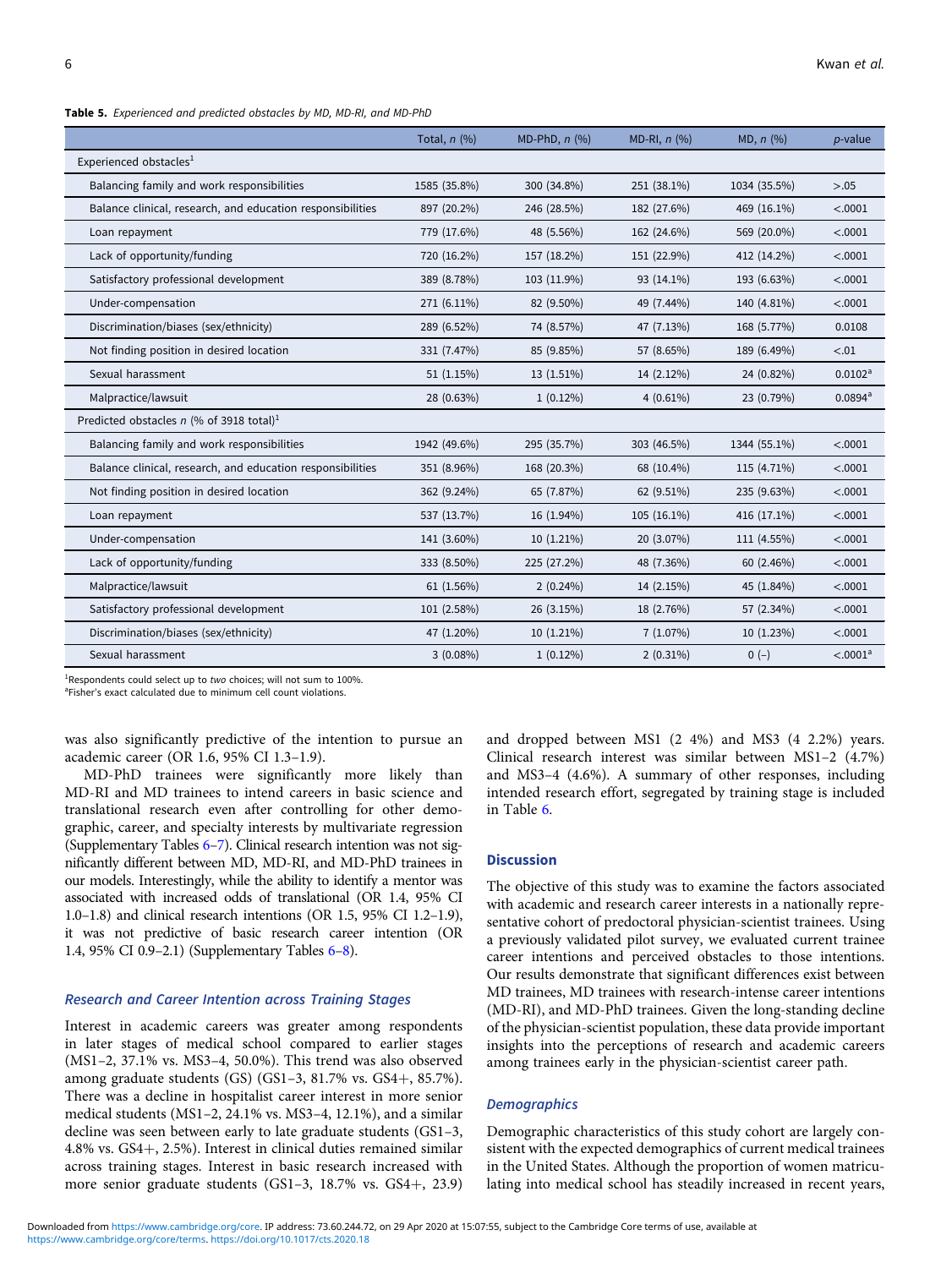<span id="page-6-0"></span>Table 6. Research and career intention across training stages

|                                                            | $MS1-2, n$ (%) | GS1-3, $n$ (%) | $GS4+, n$ (%) | $MS3-4, n (%)$ | $p$ -value |
|------------------------------------------------------------|----------------|----------------|---------------|----------------|------------|
| Sector                                                     |                |                |               |                |            |
| Academia                                                   | 778 (37.1%)    | 255 (81.7%)    | 102 (85.7%)   | 643 (50.0%)    | < .0001    |
| Private practice                                           | 602 (28.7%)    | 12 (3.9%)      | $8(6.7\%)$    | 400 (30.8%)    |            |
| Consulting                                                 | 45 (2.1%)      | $6(1.9\%)$     | $0(0.0\%)$    | 23 (1.8%)      |            |
| Industry                                                   | 37 (1.8%)      | $10(3.2\%)$    | $1(0.8\%)$    | 18 (1.4%)      |            |
| Government                                                 | 72 (3.4%)      | $8(2.6\%)$     | $3(2.5\%)$    | 25 (1.9%)      |            |
| Hospitalist                                                | 506 (24.1%)    | 15 (4.8%)      | $3(2.5\%)$    | 157 (12.1%)    |            |
| Career intention                                           |                |                |               |                |            |
| <b>Clinical duties</b>                                     | 1467 (70.0%)   | 62 (20.0%)     | 25 (21.4%)    | 938 (72.5%)    | < .0001    |
| Education                                                  | 100 (4.8%)     | 10 (3.2%)      | $8(6.8\%)$    | 104 (8.0%)     |            |
| Clinical research                                          | 99 (4.7%)      | 22 (7.1%)      | $4(3.4\%)$    | 60 (4.6%)      |            |
| Translational research                                     | 184 (8.8%)     | 127 (41.0%)    | 42 (35.9%)    | 81 (6.3%)      |            |
| Basic research                                             | 83 (4.0%)      | 58 (18.7%)     | 28 (23.9%)    | 29 (2.2%)      |            |
| Therapeutics/diagnostics                                   | 35 (1.7%)      | 15 (4.8%)      | $5(4.3\%)$    | 15 (1.2%)      |            |
| Advocacy                                                   | 59 (2.8%)      | $4(1.3\%)$     | $0(0.0\%)$    | 25 (1.9%)      |            |
| Administration                                             | 30 (1.4%)      | $3(1.0\%)$     | $1(0.9\%)$    | 24 (1.9%)      |            |
| Career intention time allocation: research/clinical ratios |                |                |               |                |            |
| 100/0                                                      | 28 (1.3%)      | $10(3.1\%)$    | $6(4.9\%)$    | 22 (1.6%)      | 0.0026     |
| 75/25                                                      | 266 (12.0%)    | 144 (44.9%)    | 55 (44.7%)    | 130 (9.5%)     | < .0001    |
| 50/50                                                      | 324 (14.6)     | 106 (33.0%)    | 30 (24.4%)    | 191 (14.0%)    | < .0001    |
| 25/75                                                      | 1018 (45.9%)   | 53 (16.5%)     | 28 (22.8%)    | 656 (48.1%)    | < .0001    |
| 0/100                                                      | 541 (24.4%)    | $5(1.6\%)$     | $2(1.6\%)$    | 351 (25.7%)    | < .0001    |

female trainees remain relatively underrepresented among applicants and matriculants in MD-PhD programs. In the present study, female trainees comprised 59.7% of MD and 56.1% of MD-RI respondents but only 47.6% of MD-PhD respondents. An additional demographic consideration of this sample population is that most respondents were in the early stages of career training. First- and second-year trainees comprised 53.4% of all respondents. As expected, this bias toward earlier stages of training was driven largely by the MD (59.4%) and MD-RI (55.3%) groups, as more MD-PhD respondents were in either graduate training (47.2%) or later years of the medical school (17.8%).

## Specialty Intentions

Given the relationship between clinical specialty and the pursuit of research-oriented careers, we evaluated the specialty interests among predoctoral MD, MD-RI, and MD-PhD trainees. We found that specialty interests differed between these cohorts. While internal medicine and its subspecialties were the most frequently indicated specialties among MD-RI (28.3%) and MD-PhD (32.6%) trainees, surgery and its subspecialties were most indicated among MD-only (19.9%) trainees. Following medicine, MD-RIs were most interested in surgery and its subspecialties (16.4%), pediatrics (11.2%), emergency medicine (6.3%), and neurology (4.57%), while MD-PhD trainees were most interested in pediatrics (12.6%), neurology (10.2%), surgery and its subspecialties (9.7%), and psychiatry (4.2%). The strong interest in medicine-related

specialties among research-oriented MD-RI and MD-PhD trainees is consistent with previous reports [[2,16,20](#page-8-0)–[22\]](#page-8-0).

One notable area of difference in specialty intentions of research-oriented trainees between this study and previous studies on career outcomes of MD-PhD program graduates is in pathology. Like internal medicine, pathology has generally been regarded as a conventional specialty destination for physicianscientists. This is supported by a recent AAMC National MD-PhD Outcomes study, which identified pathology as the second most common specialty among MD-PhD program graduates (13.2%) [[20](#page-8-0)–[22\]](#page-8-0). By comparison, only 1.7% of MD-RI and 3.6% of MD-PhD trainees expressed an interest in this specialty in the present study. As described by others, it is plausible that this discrepancy is part of a broader trend among recent graduates away from traditional physician-scientist specialties and toward other fields such as surgery [\[18,](#page-8-0)[25\]](#page-9-0). However, given the crosssectional nature of this study, we are unable to conclude this. Additional longitudinal assessments aimed at understanding both the rationale underlying specialty interests and the eventual specialty destinations of predoctoral trainee cohorts are warranted.

## Research Interest

In addition to differences in intended specialties, we also found that MD, MD-RI, and MD-PhD trainees demonstrated significant differences in research interest and commitment to research careers (Supplementary Table [1\)](https://doi.org/10.1017/cts.2020.18). Opportunities for research was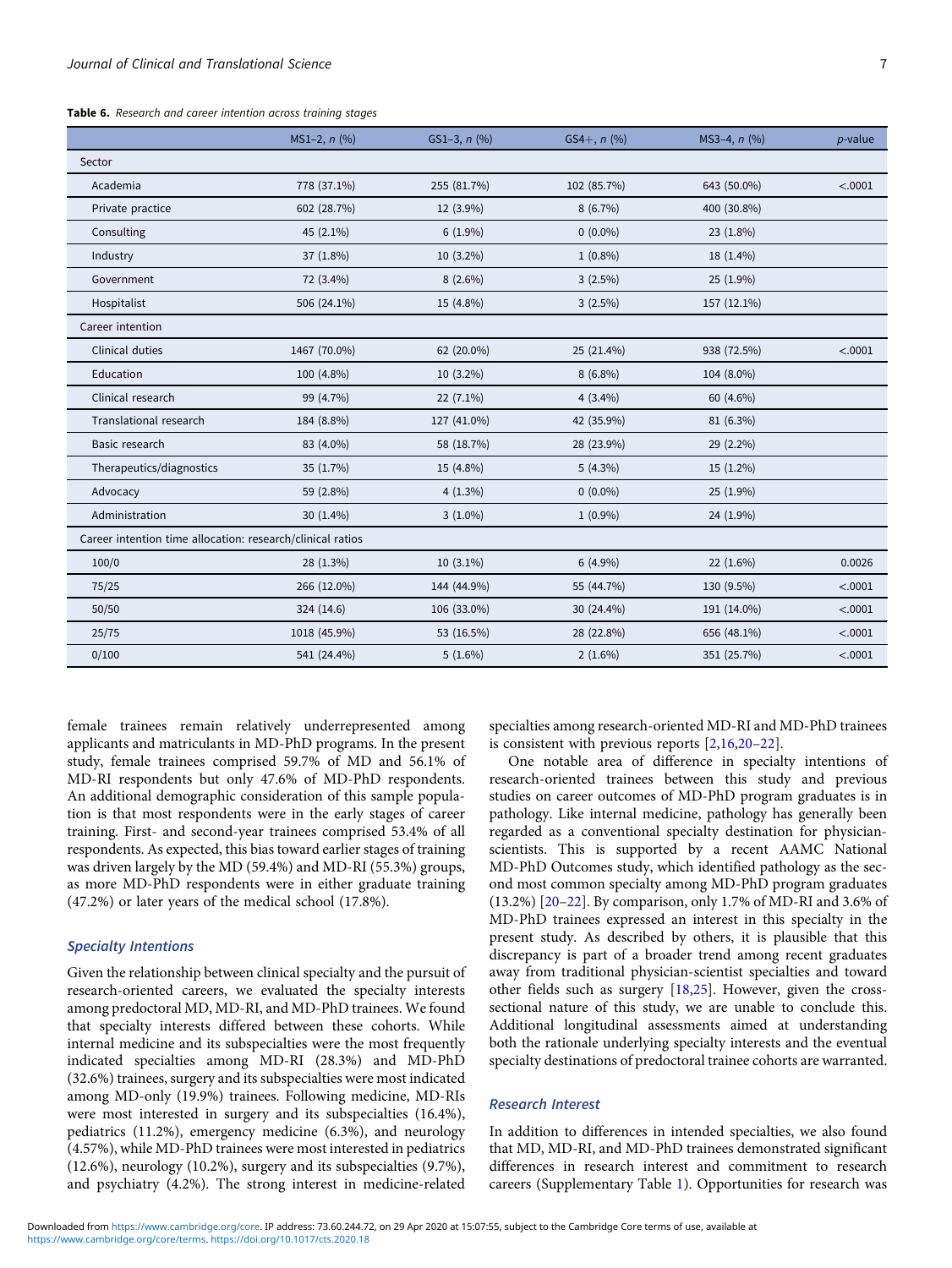viewed as an important career selection factor for 39.8% of MD-PhD, 12.9% of MD-RI, and 0.5% of MD trainees. Conversely, opportunities for patient care demonstrated an inverse trend, with 14.7% of MD-PhD, 25.2% of MD-RI, and 42.5% of MD trainees indicating this as an important career selection factor. While MD-PhD trainees are expected to maintain a significantly greater interest in research compared with MD trainees, the relatively low level of importance placed on research opportunities among research-oriented MD-RI trainees in this study is striking and suggests that single-degree physician-scientist trainees may be less committed to research careers than their MD-PhD counterparts. Considering that single-degree physician-scientists constitute a significant proportion of the physician-scientist workforce, these data indicate that persistent efforts to expose and mentor singledegree physician-scientist trainees in areas of research may be crucial for maintaining the physician-scientist pipeline in the future.

MD-PhD and MD-RI trainees also expressed diverging interests in the types of research they intend to pursue. Overall, 65.5% of MD-PhD trainees intend careers in basic and translational research. This interest is consistent with recent data from the AAMC, which demonstrated that the majority of MD-PhD program graduates actively participate in basic and translational research efforts [[20\]](#page-8-0). In comparison, only 13.3% of MD-RIs indicated an interest in basic or translational research. Instead, a higher proportion of MD-RIs selected clinical research as their preferred research activity (14.5%). Given the greater level of commitment required to conduct basic and translational research compared to clinical research activities, these data may, at least in part, explain the differences in the perceived importance of research opportunities as an important career selection factor between MD-PhD and MD-RI groups.

#### The Balancing Act

A growing body of work suggests that physicians are increasingly dissatisfied with their work–life balance relative to the general US labor force [\[28\]](#page-9-0). Current trainees are likely aware of these trends, as medical school instructors/professors are members of this increasingly dissatisfied physician population. Previous studies have suggested that the growing emphasis on the importance of work–life balance is highlighted in specialty trends of medical trainees in the United States, as graduates are increasingly selecting specialties amenable to more favorable and controllable lifestyles [[29](#page-9-0)–[31\]](#page-9-0). In this analysis, MD, MD-RI, and MD-PhD trainees all indicated balancing family and work responsibilities as the primary predicted obstacle in their careers. As such, the results of this study support the concern with work–life balance in medical careers and suggest that this factor may serve as a top priority in career interest among current trainees.

Experienced and perceived family care obligations are a major consideration in the assessment of work–life balance. Previous studies have shown that these additional responsibilities are increasingly difficult to manage with the prolonged training periods required for medical careers in general and for physicianscientist careers in particular [[32](#page-9-0)]. Therefore, while all trainee cohorts in this study reported concerns related to the care of children or elderly parents during and after residency training, it is unsurprising that a greater proportion of MD-PhD than MD-RI and MD respondents identified these as foreseeable responsibilities during residency. This is further supported by the demographic characteristics of respondents in this analysis, which demonstrate that predoctoral MD-PhD trainees tend to be older, in later stages of medical school training, and are more likely to have children during medical school compared with MD-RI and MD trainees (Supplementary Table [10\)](https://doi.org/10.1017/cts.2020.18). Finally, because the responsibility of child and elder care has traditionally fallen to women, previous reports suggested that these obstacles may disproportionately impact the development and advancement of women in academic and research-focused careers [[32,33](#page-9-0)].

## Financial (In)security and Other Obstacles

Interestingly, MD-RI respondents cited financial security as an important factor in career selection more frequently than MD-PhD and MD respondents. Previous studies have shown that research-intense careers tend to provide lower financial compensation than purely clinical careers. Owing to the fact that MD-RI trainees are generally responsible for paying medical school tuition, the financial implications of pursuing less-well-compensated, research-intense careers is likely to disproportionately impact MD-RI trainees than MD-PhD trainees [\[34,35\]](#page-9-0). As the burden of physician debt continues to grow, MD-RI trainees may feel less secure navigating a successful research career compared to MD-PhD trainees due, in part, to a lack of sponsored formal training provided by the PhD [\[36](#page-9-0)]. To combat this problem, the NIH Physician-Scientist Workforce Working Group has recommended expansion of the NIH Loan Repayment Program [[37\]](#page-9-0). Other options to address this concern include increased access to scholarships for MD-RI trainees and more structured research training programs to provide adequate experience for future research careers.

#### Mentorship

The value of mentorship for physician-scientist trainees in this study is clear. MD-PhD trainees attribute greater importance to the mentorship they have received compared with MD-RI and MD trainees. This is possibly the result of the mentorship relationship that develops during PhD training [[3](#page-8-0)[,26](#page-9-0)]. In support of this notion, the ability to identify a mentor was significantly associated with academic career intentions and with interest in translational and clinical research by multivariate regression analysis. In addition to cultivating research interest, previous studies have argued that early and persistent mentorship may help address specific concerns from trainees regarding physician-scientist identity formation, as well as the challenges faced by physician-scientists within academia [\[38](#page-9-0)]. In this regard, a diverse and dedicated cohort of physician-scientist mentors appears to be a critical determinant of the success of efforts to cultivate a diverse next generation of physician-scientists [\[39](#page-9-0)].

#### Limitations

A major limitation of this study is that it is a cross-sectional analysis of career intentions and interests of predoctoral trainees, which did not allow for a causative understanding of the factors that predict outcomes in this cohort. Moving forward, it will be important to do a follow-up study to see whether these differences in intentions/interests at the predoctoral level translate to differences in career outcomes and to identify what factors allow trainees to ultimately succeed in academic, research careers. Another limitation is the 27% response rate. However, this is consistent with expected response rates of social sciences surveys. Finally, several years have passed from the date of survey completion. There may have been changes in research interest, attitudes, and biomedical research policies/environment that may influence this predoctoral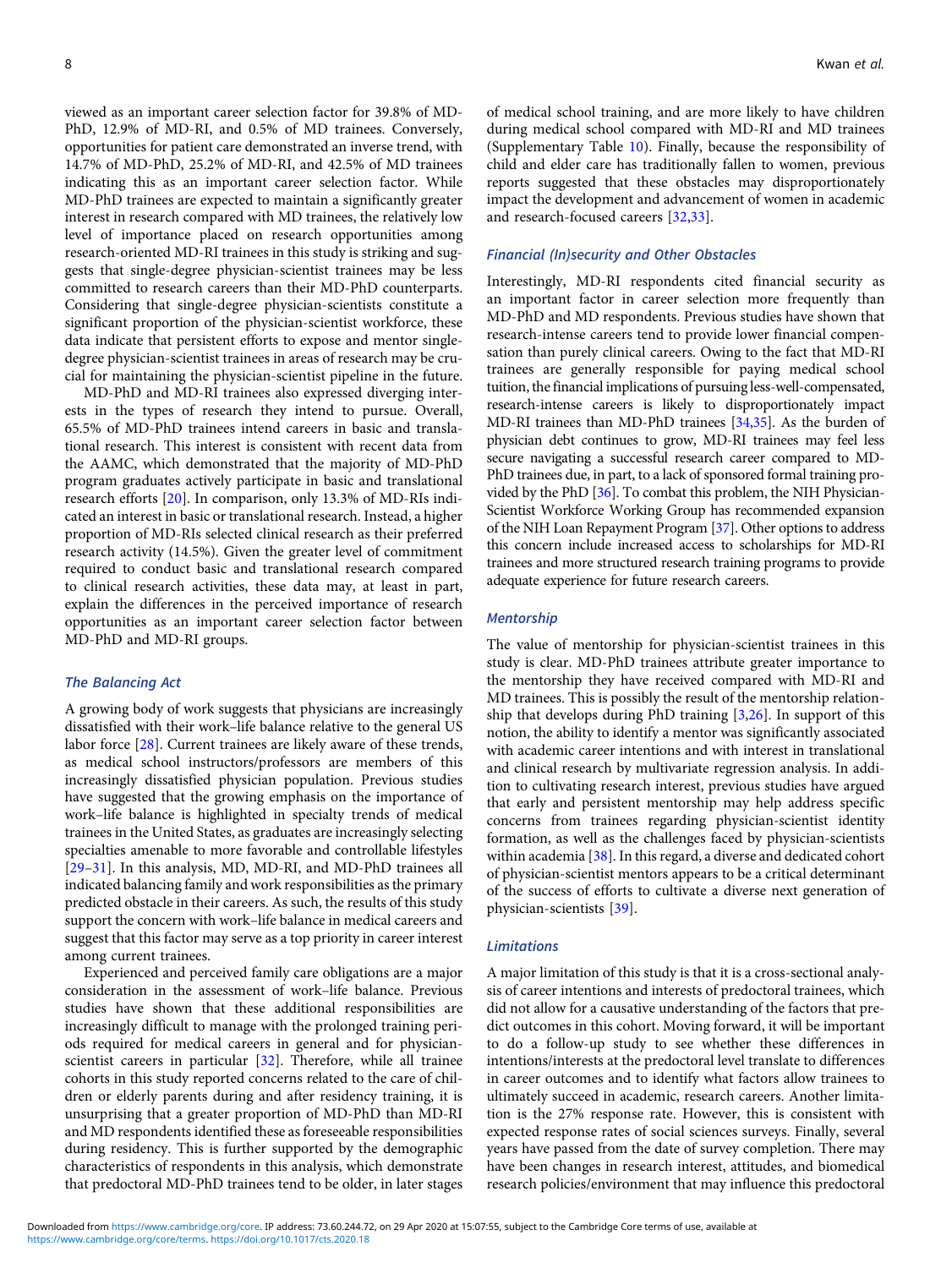<span id="page-8-0"></span>cohort's career intentions. However, it is reassuring that the number of MD-PhD students and NIH funding have increased over this period, suggesting a growing interest in physician-scientist careers at the predoctoral level, and there is continued scientific support. The challenge is how to prevent attrition as physician-scientists advance in their training from predoctorates to postdoctorates, an area of active scrutiny and investigation.

#### Conclusion

Significant differences in the perceptions of academic and research careers exist between predoctoral MD trainees, MD trainees interested in research careers (MD-RI), and MD-PhD trainees. Although both MD-RI and MD-PhD trainees express an interest in research, the two groups vary in the type of research they intend to pursue. A greater proportion of MD-PhD trainees intend careers in basic and translational research, while a greater proportion of MD-RI trainees intend clinical research. Outside of research interest, MD-RI and MD-PhD trainees share many of the same perspectives on training and career obstacles. However, financial concerns tend to be more prevalent among MD-RIs, and family care responsibilities during training tend to be more prevalent among MD-PhDs. It is reassuring to see increasing interest in academic career intentions from earlier training stages to later training stages. Research interest also remains stable across training stages. Overall, this study provides important insights into trainee perceptions of academic and research career pathways. These insights can be leveraged by policy-making bodies and institutions to shape policies and practices that would help retain physician-scientists.

Acknowledgments. The authors acknowledge the support of the leadership and administrative staff of the American Physician Scientists Association throughout the course of this study; Skip Brass, MD, PhD, for his helpful suggestions; and Deborah Park for her help in editing and proof-reading.

This project received financial support from the University of Illinois at Chicago Center for Clinical and Translational Science (National Center for Advancing Translational Sciences grant UL1TR002003), the American Physician Scientists Association, the Trustees' Council of Penn Women at the University of Pennsylvania, the Burroughs Welcome Fund, and the National Heart, Lung, and Blood Institute (grant F30 HL-126324 to AJA and grant 5T32HL072742-10 to JMK).

Disclosures. The authors have no conflicts of interest to declare.

Supplementary Material. To view supplementary material for this article, please visit [https://doi.org/10.1017/cts.2020.18.](https://doi.org/10.1017/cts.2020.18)

#### References

- 1. Straus SE, Straus C, Tzanetos K. Career choice in academic medicine: systematic review. Journal of General Internal Medicine 2006; 21(12): 1222–1229. doi: [10.1111/j.1525-1497.2006.00599.x](https://doi.org/10.1111/j.1525-1497.2006.00599.x)
- 2. Andriole DA, Whelan AJ, Jeffe DB. Characteristics and career intentions of the emerging MD/PhD workforce. JAMA The Journal of the American Medical Association 2008; 300(10): 1165–1173. doi: [10.1001/jama.300.](https://doi.org/10.1001/jama.300.10.1165) [10.1165](https://doi.org/10.1001/jama.300.10.1165)
- 3. Wyngaarden JB. The clinical investigator as an endangered species. The New England Journal of Medicine 1979; 301(23): 1254–1259. doi: [10.1056/NEJM197912063012303](https://doi.org/10.1056/NEJM197912063012303)
- 4. Schafer AI. The vanishing physician-scientist? Translational Research 2010; 155(1): 1–2. doi: [10.1016/j.trsl.2009.09.006](https://doi.org/10.1016/j.trsl.2009.09.006)
- 5. Milewicz DM, et al. Rescuing the physician-scientist workforce: the time for action is now. The Journal of Clinical Investigation 2015; 125(10): 3742–3747. doi: [10.1172/JCI84170](https://doi.org/10.1172/JCI84170)
- 9.<br>6. **Jain MK,** *et al.* Saving the endangered physician-scientist a plan for accelerating medical breakthroughs. The New England Journal of Medicine 2019; 381(5): 399–402. doi: [10.1056/NEJMp1904482](https://doi.org/10.1056/NEJMp1904482)
- 7. Dickler HB, et al. New physician-investigators receiving National Institutes of Health Research Project Grants: a historical perspective on the "endangered species". JAMA The Journal of the American Medical Association 2007; 297(22): 2496–2501. doi: [10.1001/jama.297.22.2496](https://doi.org/10.1001/jama.297.22.2496)
- 8. Garrison HH, Deschamps AM. NIH research funding and early career physician scientists: continuing challenges in the 21st century. The FASEB Journal 2014; 28(3): 1049–1058. doi: [10.1096/fj.13-241687](https://doi.org/10.1096/fj.13-241687)
- 9. Carr PL, et al. Relation of family responsibilities and gender to the productivity and career satisfaction of medical faculty. Annals of Internal Medicine 1998; 129(7): 532–538. doi: [10.7326/0003-4819-129-7-](https://doi.org/10.7326/0003-4819-129-7-199810010-00004) [199810010-00004](https://doi.org/10.7326/0003-4819-129-7-199810010-00004)
- 10. Shanafelt TD, et al. Burnout and satisfaction with work-life balance among US physicians relative to the general US population. Archives of Internal Medicine 2012; 172(18): 1377–1385. doi: [10.1001/archinternmed.](https://doi.org/10.1001/archinternmed.2012.3199) [2012.3199](https://doi.org/10.1001/archinternmed.2012.3199)
- 11. Bucklin BA, et al. Predictors of early faculty attrition at one Academic Medical Center. BMC Medical Education 2014; 14(1): 27. doi: [10.1186/](https://doi.org/10.1186/1472-6920-14-27) [1472-6920-14-27](https://doi.org/10.1186/1472-6920-14-27)
- 12. Thorndyke LE, et al. Empowering junior faculty: Penn State's Faculty development and mentoring program. Academic Medicine 2006; 81(7): 668–673. doi: [10.1097/01.ACM.0000232424.88922.df](https://doi.org/10.1097/01.ACM.0000232424.88922.df)
- 13. Johnson KS, et al. The junior faculty laboratory: an innovative model of peer mentoring. Academic Medicine 2011; 86(12): 1577–1582. doi: [10.1097/](https://doi.org/10.1097/ACM.0b013e31823595e8) [ACM.0b013e31823595e8](https://doi.org/10.1097/ACM.0b013e31823595e8)
- 14. Robboy SJ, McLendon R. Structured annual faculty review program accelerates professional development and promotion: long-term experience of the Duke University Medical Center's Pathology Department. Academic pathology 2017; 4: 2374289516689471. doi: [10.1177/23742](https://doi.org/10.1177/2374289516689471) [89516689471](https://doi.org/10.1177/2374289516689471)
- 15. Rubio DM, et al. A comprehensive career-success model for physicianscientists. Academic Medicine 2011; 86(12): 1571–1576. doi: [10.1097/](https://doi.org/10.1097/ACM.0b013e31823592fd) [ACM.0b013e31823592fd](https://doi.org/10.1097/ACM.0b013e31823592fd)
- 16. Paik JC, Howard G, Lorenz RG. Postgraduate choices of graduates from medical scientist training programs, 2004-2008. JAMA The Journal of the American Medical Association 2009; 302(12): 1271–1273. doi: [10.1001/](https://doi.org/10.1001/jama.2009.1355) [jama.2009.1355](https://doi.org/10.1001/jama.2009.1355)
- 17. Harding CV., Akabas MH, Andersen OS. History and outcomes of 50 years of physician-scientist training in medical scientist training programs. Academic Medicine 2017; 92(10): 1390–1398. doi: [10.1097/](https://doi.org/10.1097/ACM.0000000000001779) [ACM.0000000000001779](https://doi.org/10.1097/ACM.0000000000001779)
- 18. Brass LF, et al. Are MD-PhD programs meeting their goals? An analysis of career choices made by graduates of 24 MD-PhD programs. Academic Medicine 2010; 85(4): 692–701. doi: [10.1097/ACM.0b013e3181d3ca17](https://doi.org/10.1097/ACM.0b013e3181d3ca17)
- 19. Jeffe DB, Andriole DA. A national cohort study of MD-PhD graduates of medical schools with and without funding from the national institute of general medical sciences' medical scientist training program. Academic Medicine 2011; 86(8): 953–961. doi: [10.1097/ACM.0b013e](https://doi.org/10.1097/ACM.0b013e31822225c5) [31822225c5](https://doi.org/10.1097/ACM.0b013e31822225c5)
- 20. Akabas MH, Tartakovsky I, Brass LF. The national MD-PhD program outcomes study. American Association of Medical Colleges Reports [Internet] [cited Dec 9, 2019]. [\(https://www.aamc.org/download/489886/](https://www.aamc.org/download/489886/data/nationalmd-phdprogramoutcomesstudy.pdf) [data/nationalmd-phdprogramoutcomesstudy.pdf\)](https://www.aamc.org/download/489886/data/nationalmd-phdprogramoutcomesstudy.pdf)
- 21. Brass LF, Akabas MH. The national MD/PhD program outcomes study: relationships between medical specialty, training duration, research effort, and career paths. JCI Insight 2019; 4(19): e133009.
- 22. Akabas MH, Brass LF. The national MD/PhD program outcomes study: outcomes variation by gender, race and ethnicity. JCI Insight 2019; 4(19): e133010.
- 23. Ahn J, et al. MD-PhD students in a major training program show strong interest in becoming surgeon-scientists. Clinical Orthopaedics and Related Research 2004; (425): 258–263. doi: [10.1097/00003086-20040](https://doi.org/10.1097/00003086-200408000-00037) [8000-00037](https://doi.org/10.1097/00003086-200408000-00037)
- 24. Watt CD, et al. Educational views and attitudes, and career goals of MD-PhD students at the University of Pennsylvania School of Medicine.